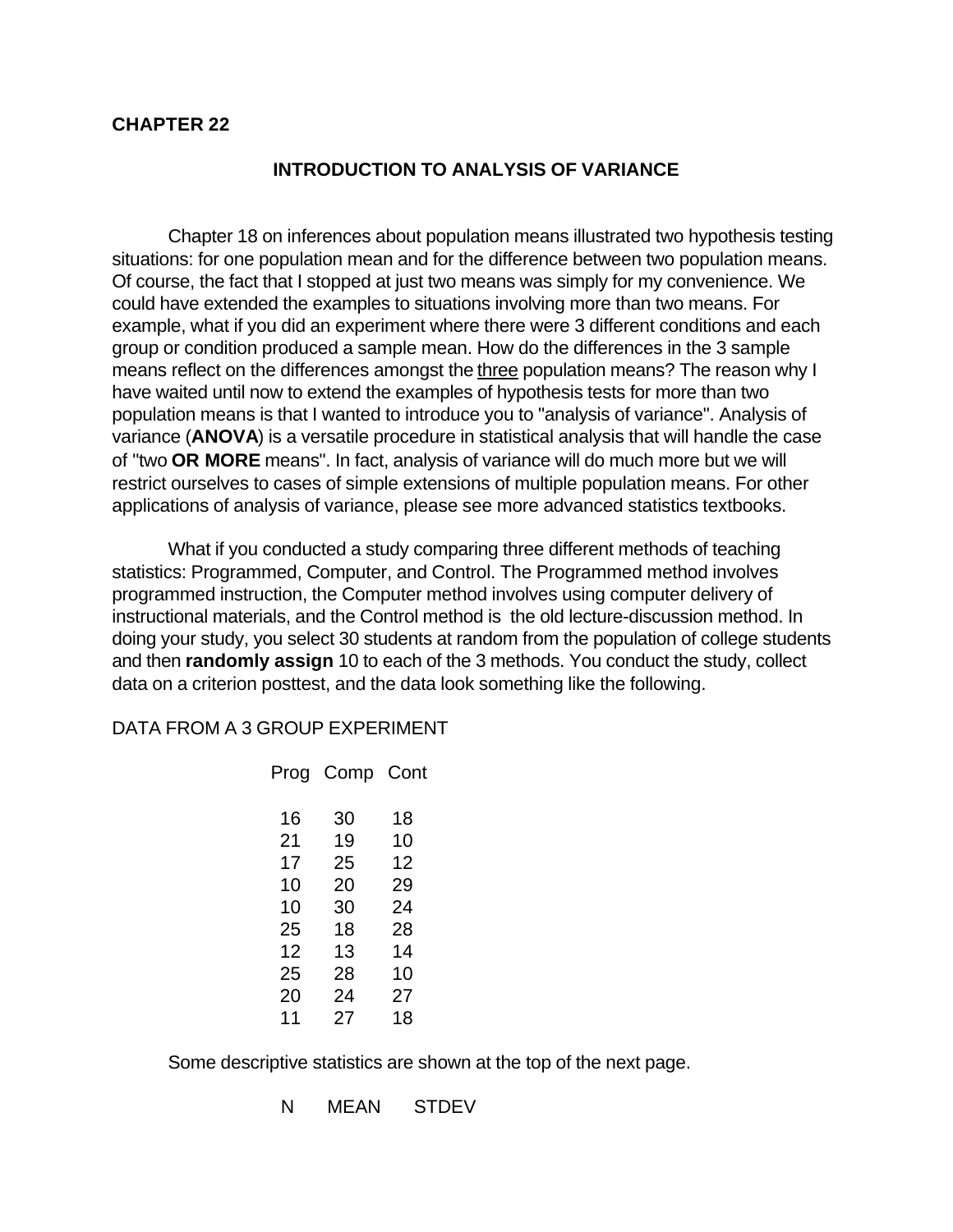| Prog | 10 | 16.70 | 5.89 |
|------|----|-------|------|
| Comp | 10 | 23.40 | 5.70 |
| Cont | 10 | 19.00 | 7.51 |

A simple graph of the data to show possible differences in the means of the three groups would look like the following. On the surface, the data from the experiment indicate that the Computer method seems to produce the highest level of performance, the Control method the next best, and the Programmed method the lowest. But, since this is simply one of many different experiments that could have been done in the same way, the question is: would other experiments similar to this produce the same pattern of results? That is, if I randomly select 30 more students, randomly assign 10 to each method, redo the study, and then analyze the data, will I find similar results?



In all other inferential situations that we have examined, we have encountered the concept of sampling error. From sample to sample, the statistics will vary around some parameter value or parameter values. In the present case, we actually have 3 parameters to deal with: population mean for Programmed method, population mean for Computer method, and population mean for Control method. Shown as a null or H(0) hypothesis, we could state it as follows.

$$
H(0)\mu_{\text{prog}}\mu_{\text{Comp}}\mu_{\text{Cont}}
$$

What if we actually had the situation where all of these methods were equally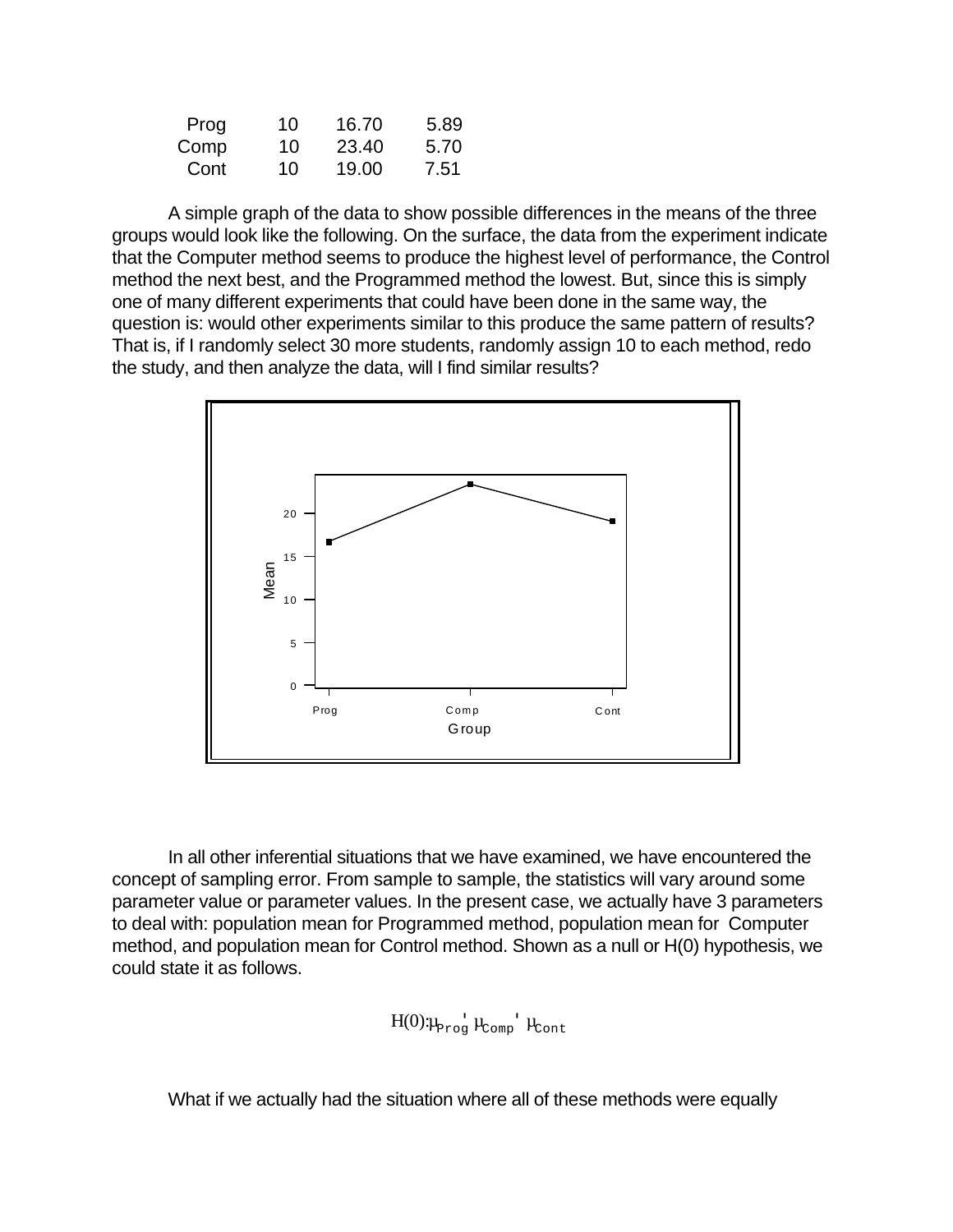effective (or equally ineffective if you want to view it from that perspective!). That means that the means from all 3 populations are equal. So, theoretically speaking, when we sample from each of the populations and look at the same means for each sample, all three sample means should be the same too. But, because of sampling error, the means will vary from sample to sample even though the population means are identical. The factors that will impact on the amount of sampling error are the same ones we saw previously for sample means: sample size and population variability. With smaller sample sizes, there will be more sampling error just as there will be more sampling error if the populations from which the samples are drawn are very heterogeneous. Without spending more time on this fact, it will be necessary however to explore the concept of variation more before we can continue with our discussion of analysis of variance.

## **Partitioning Sources of Variation**

At the heart of analysis of variance is the concept that we can partition or subdivide the variability into several parts. This is very similar to the discussion of partitioning criterion variance into predictable and error parts in Chapter 11. You might want to go back and quickly review that material; there, we partitioned into a good or predictable part, and a bad or error part. Something of a similar nature occurs here too. In the example above with 3 conditions or groups, and 10 students in each group, there will be three parts or ways in which we can subdivide the overall variability. To show you this, I have created several demo sets of data, with only 3 numbers in each of 3 groups. Look at the first set of data. To properly develop the concepts of analysis of variance, we need not only the data from the 3 separate groups but also a newly created combination set of data where **all 3 groups have been combined into one**. I let Minitab help me do the work.

In this first case, notice that the newly stacked or combined set of data looks just like each of the separate groups, except that it is longer. Then notice that the overall "Combo" group has 0 variability. Also notice that there are no differences amongst the 3 groups. Finally, note that there is no variation within any of the separate groups either.



# DESCRIPTIVE STATISTICS ON THE 3 GROUPS AND COMBO DATA

N MEAN STDEV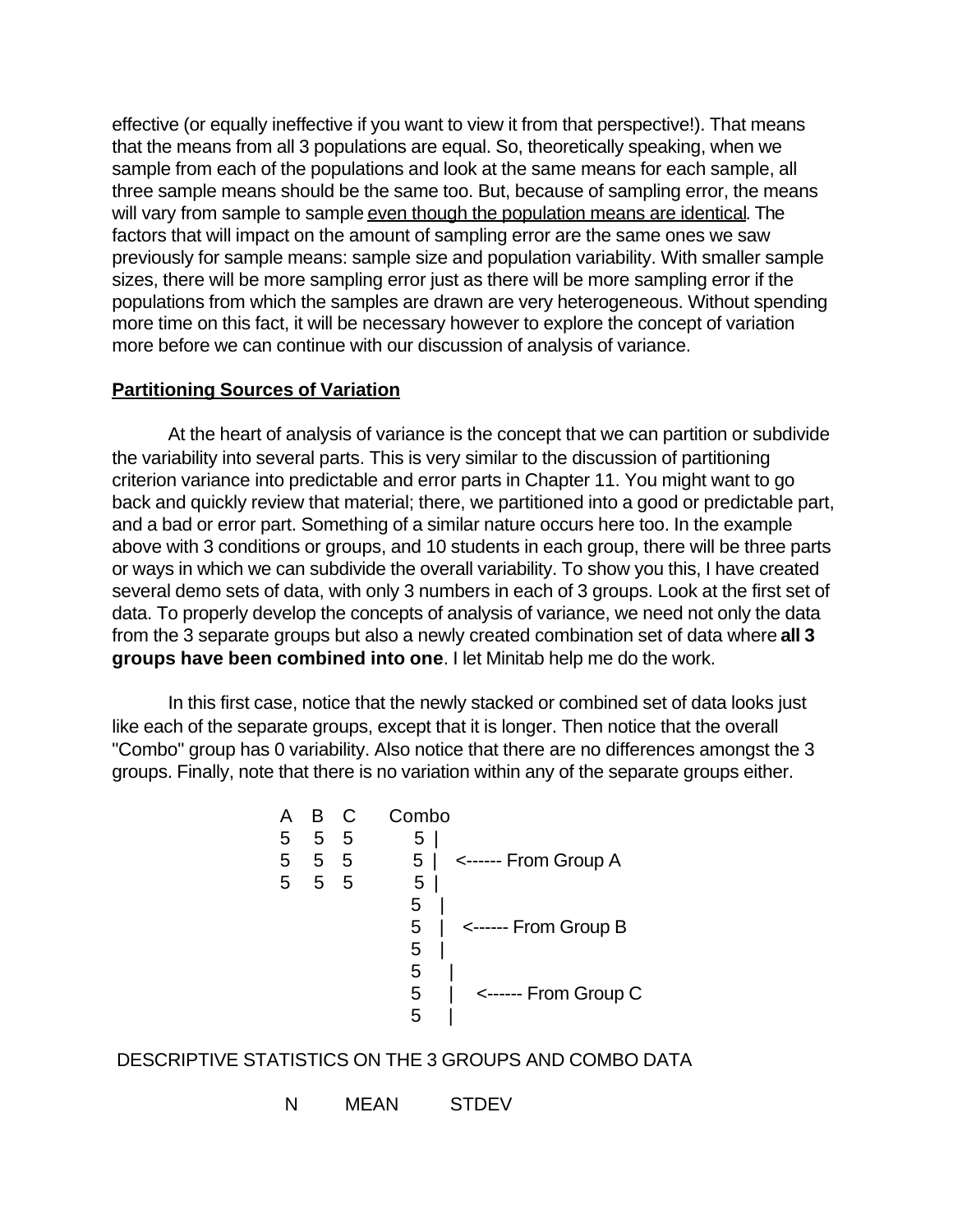| Group A | 3 | 5.0000 | 0.0000 |
|---------|---|--------|--------|
| Group B | 3 | 5.0000 | 0.0000 |
| Group C | 3 | 5.0000 | 0.0000 |
| Combo   | 9 | 5.0000 | 0.0000 |

The generic version of the analysis of variance model looks as follows.

## **VAR COMBO GROUP = VAR AMONGST GROUPS + VAR WITHIN GROUPS**

The "Combo" group in analysis of variance is sometimes called the "composite" group; the one with the data from all separate groups stacked or combined together. The **TOTAL** variability of the "Combo" or composite group is subdivided or partitioned into two components: the variability reflecting differences **BETWEEN** or amongst the means across the groups, and the variability of scores around the means **WITHIN** each of the separate groups. The "Combo" group is usually called "Total", the variability amongst the groups is usually called the "Between" groups or BG, and the variability within the groups is usually called the "Within" group variability or WG. Thus, the formula can be written with a little more precision as follows.

# **TOT VAR = BG VAR + WG VAR**

Inorder to attach specific quantities to each of these components, we need a method by which to calculate the "variability" values. To do this, we will use the numerator part from the variance formula. This is called the sums of squares value (SS) since the numerator of the variance formula represents the sum of the squared deviations around some mean. Thus, to be more specific, the variability components formula looks as below.

# **SS(TOT) = SS(BG) + SS(WG)**

To calculate each SS value, we need to find the sum of the squared deviations around the appropriate mean. For the SS(TOT), the deviations will be of the scores in the "combo" set of data around the mean of the stacked or composite group; ie, set of data with all the separate groups combined together. In the case of the SS(BG) value, we need to look at the deviations of the **group** means around the overall **composite** mean (ie, the mean of the stacked or composite set, is sometimes called the "grand mean"). Finally, the SS(WG) value will be found by looking at the deviations of the scores within each group from the mean of each separate group. The computational formulas we need are shown and explained on the next page. .

$$
SS(TOT)^{'}\ j \quad (X_{\underline{i}}\mathcal{K}_{\underline{c}})^{2}
$$

 $\mathrm{SS(BG)}^{\mathsf{L}}$ j<sub>g</sub> $\left[ n_{\cancel{g}} (\overline{\overline{X}}_{\cancel{g}} \& \overline{\overline{X}}_{\cancel{c}})^2 \right]$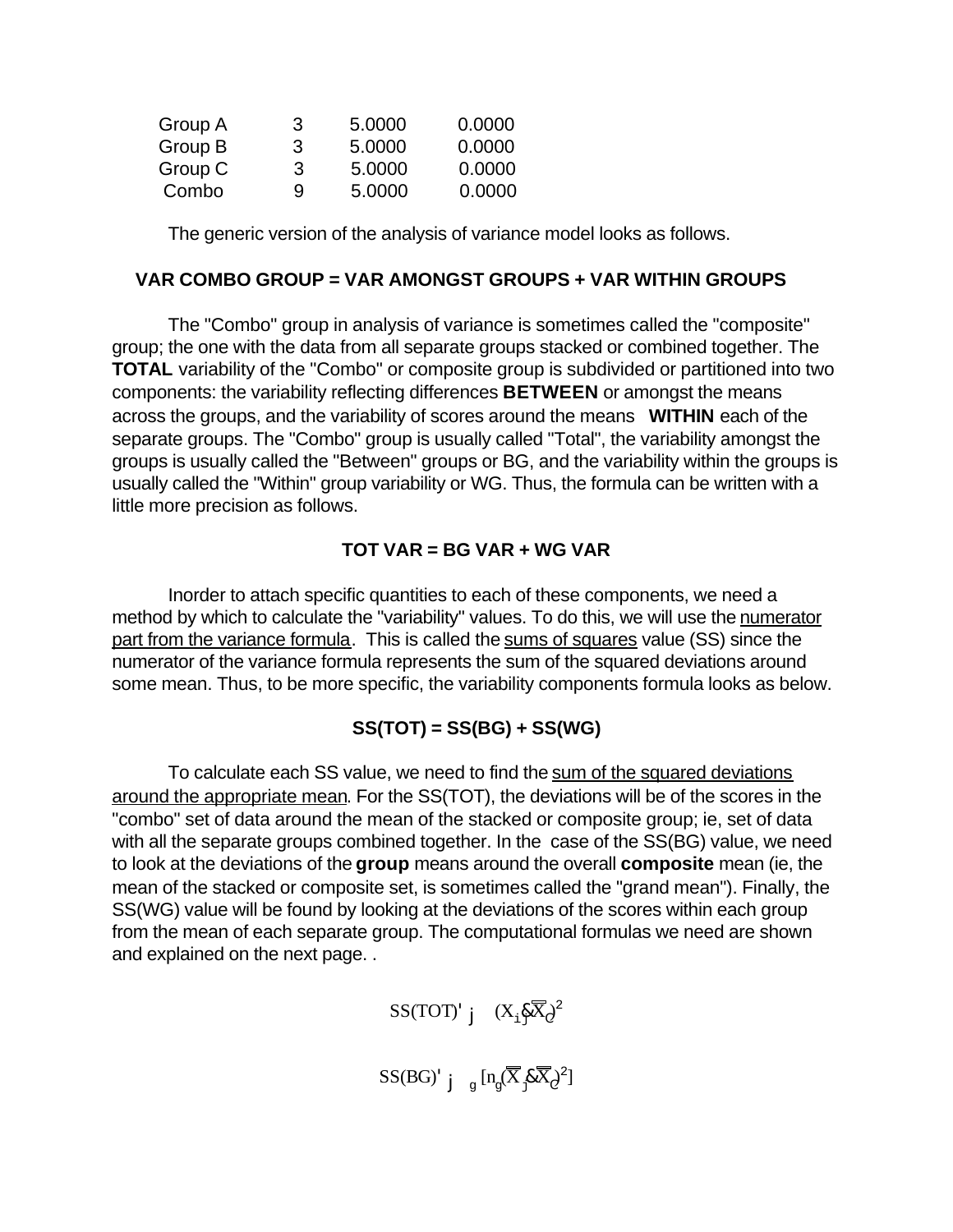$$
SS(WG)^{'}\ j_{\text{g}}(X_{\text{i}}\sqrt[8]{X})^2
$$

For the SS(TOT), the subscript **ij** represents any value in the combined stacked data set from the "composite" column of data. The subscript **.** will be used to indicate the mean of the composite set of data or the grand mean. If you want, you can verbalize each symbol as: **X sub ij and X bar dot**. For the SS(BG), the **n sub g** represents the number of observations (n) in each group. **X bar sub j** represents the mean of each particular group:  $group = j = 1$ , etc. You have to sum these values for each group. For the  $SS(WG)$ , the summation over (**sub g**) simply means that you need to use this formula for each group separately and then add together the values from each group. For our first set of "demo" data, where all the numbers are the same values of 5's, it should be apparent that there is 0 variability anyway you look at it. In the stacked set of data, the SS(TOT) component, all the deviations of the scores around the grand mean of 5 are 0 and therefore the sum of the squared deviations around the grand mean will be 0. For the deviations of the group means around the grand mean, each group mean also deviates 0 from the grand mean. Therefore, the SS(BG) value will also be 0. Finally, since all scores within each group are 5's, there will be 0 variation within each group. Therefore, the SS(WG) value will also be 0. Therefore, we have the following.

 $SS(TOT) = SS(BG) + SS(WG)$ 

 $0 = 0 + 0$ 

Now look at a second "demo" set of data.

| E F NewCombo              |                |   |   |  |
|---------------------------|----------------|---|---|--|
| 5                         | $\overline{7}$ | 6 | 5 |  |
| 5   <------ From Group D  | $\overline{7}$ | 6 | 5 |  |
| 5                         |                | 6 | 5 |  |
| 6                         |                |   |   |  |
| <------ From Group E<br>6 |                |   |   |  |
| 6                         |                |   |   |  |
|                           |                |   |   |  |
| <------ From Group F      |                |   |   |  |
|                           |                |   |   |  |

DESCRIPTIVE STATISTICS ON SECOND DEMO SET

|         | N | MEAN   | <b>STDEV</b> |
|---------|---|--------|--------------|
| Group D | З | 5.0000 | 0.0000       |
| Group E | 3 | 6.0000 | 0.0000       |
| Group F | 3 | 7.0000 | 0.0000       |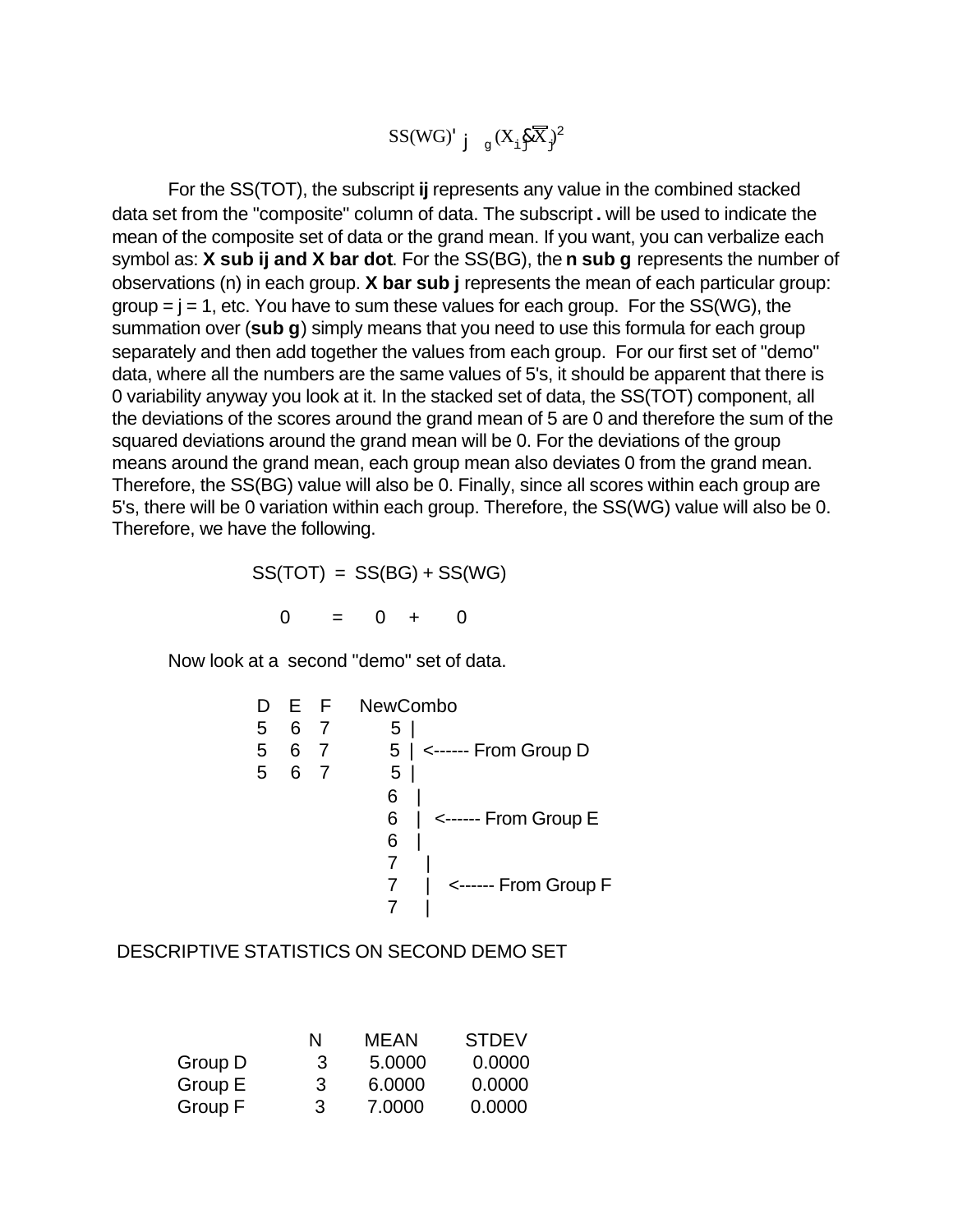NewCombo 9 6.000 0.866

Notice in this set of data, that all the data within each separate group are the same: 5's in D, 6's in E, and 7's in F. So, since all the numbers within each group are the same, what do you think the value will be for the SS(WG)? If you said 0, then you have hit the jackpot. So, in our model of the components of variability, the component of  $SS(WG)$  will = 0. But, notice that while there is 0 variability within the groups, there are differences across the groups as reflected by differences among the separate group means. How do these group means differ from the overall or grand mean of the "NewCombo" composite set of data? The first group mean differs by  $(5 - 6) = -1$  in that it is 1 less than the overall mean. What about group E? The mean of group E is the same as the overall mean and therefore, it deviates  $(6 - 6) = 0$  from the grand mean. Finally the mean of group F deviates  $(7 - 6) = 1$ since it is 1 above the grand mean. Also, notice that there is some variation in the stacked or "NewCombo" set of data. So, without having actual numbers, you should see that the formula will look like the following.

 $SS(TOT) = SS(BG) + 0$ 

Whatever variability there is overall in the composite set is due to differences amongst the groups and has nothing to do with variations within the groups, since there are none. To find the specific numbers for our model, we need to obtain the sum of the squared deviations around the grand mean, and the sum of the squared deviations of each group mean around the grand mean.

To find the SS(TOT) value, we need to sum up the squared deviations of the scores in the composite group from the composite or grand mean. Since the grand mean is 6, we would subtract the grand mean of 6 from each of the 9 values (5 - 6, 5 - 6, 5 - 6, 6 - 6, etc.) and then square those deviations. For this set of data, the squared deviations for the 5's would sum to 3, the squared deviations for the 6's would sum to 0, and the squared deviations for the 7's would also sum to 3. Thus, the  $SS(TOT)$  value = 6.

To obtain the SS(BG), we need to square the deviations of each group mean from the grand mean and weigh each of these totals by n in the group. Since the mean in each group stands for each and every value in the group, we need to multiply each group value by the n for that group. To do this, we would take the first group mean of 5 and subtract from it the grand mean of 6, square the deviation, and weight the result by 3, or n. In this case, the value is 3. For the second group, 0 is the difference between the group mean and the grand mean so we have 0 for this second value. For the third group, the deviation of the group mean from the grand mean is again 1, and the squared value is 1, and weighing it by n of 3 yields a value of 3. So, for the SS(BG), we would have 3 for the first group, 0 for the second, and 3 for the third group  $= 6$ .

Since the SS(WG) value is 0, we now have all our model components and they are as follows.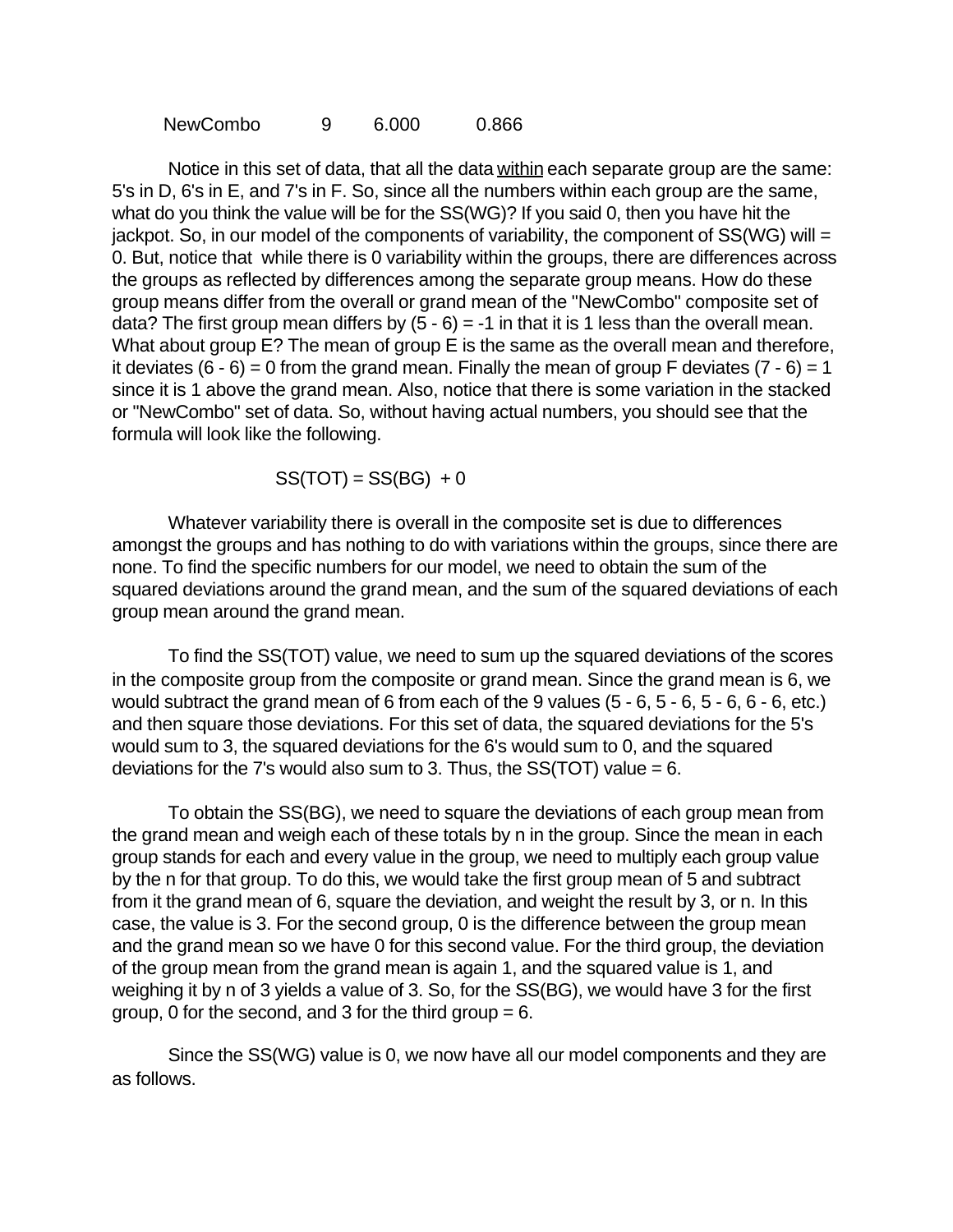$$
SS(TOT) = SS(BG) + SS(WG)
$$

$$
6 = 6 + 0
$$

Again, in this example, all the total variation [ SS(TOT) ] is due to variations between groups [ SS(BG) ].

Now look at a third set of demo data. First of all, note that each group has the same set of numbers and therefore the means in each group are the same. Thus, there should not be any variation amongst the groups since the means are equal. But, there is variation within the groups and also notice that the "Combo3" composite set of data has variability.

THIRD SET OF DEMO DATA

| G           | H           |             | Combo <sub>3</sub>                   |
|-------------|-------------|-------------|--------------------------------------|
| 6<br>5<br>4 | 6<br>5<br>4 | 6<br>5<br>4 | 6<br>$5$   <------ From Group G<br>4 |
|             |             |             | 6<br><------ From Group H<br>5<br>4  |
|             |             |             | 6<br><------ From Group I<br>5<br>4  |

DESCRIPTIVE STATISTICS ON THIRD DEMO SET OF DATA

|                    | N | <b>MEAN</b> | <b>STDEV</b> |
|--------------------|---|-------------|--------------|
| Group G            | 3 | 5.000       | 1.000        |
| Group H            | 3 | 5.000       | 1.000        |
| Group I            | 3 | 5.000       | 1.000        |
| Combo <sub>3</sub> | 9 | 5.000       | 0.866        |
|                    |   |             |              |

To obtain the SS(TOT), we would need to find the sum of the squared deviations around the grand mean. Since the grand or composite mean is 5, we would be subracting 5 from each of the 9 values, squaring the deviations, and adding them up. We would have (6 - 5) squared, and (5 - 5) squared, and (4 - 5) squared, etc. for a total of the sum of the overall squared deviations being 6. To find the SS(WG), we need to square the deviations around the mean of each group and then add together these 3 values; one for each group. Since each group has the same set of data in this case, we can do the first group and then simply add that value together 3 times. The squared deviations in Group G would be (6 - 5) squared, plus (5 - 5) squared, plus (4 - 5) squared to equal 2. But, since there are 3 identical groups (Groups H and I are the same), the value of 2 must be added 3 times  $= 6$ .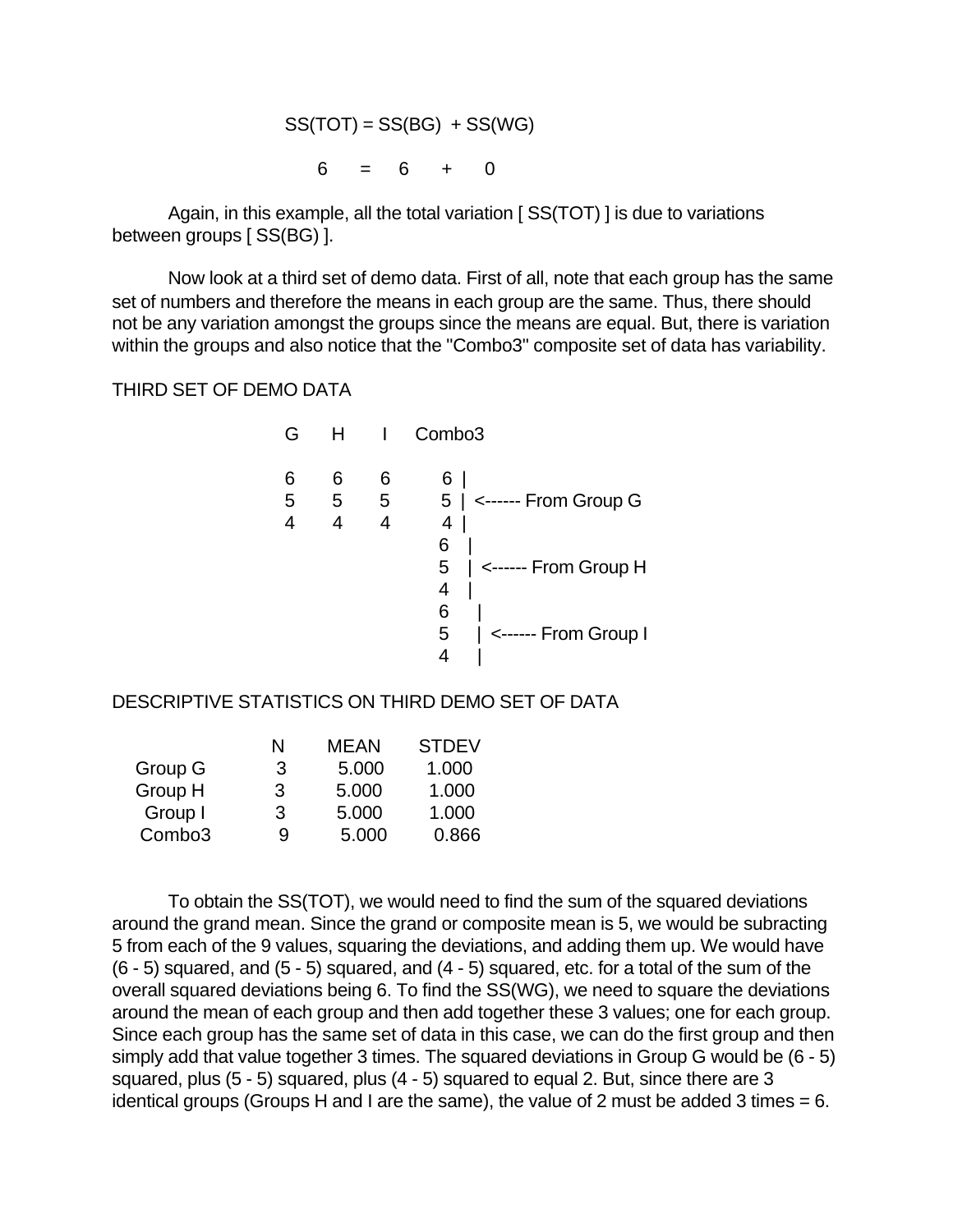Thus, the SS(WG) is equal to 6.

Thus, we have already seen that the SS(BG) is 0 since the means of the 3 groups are identical. But, there is a SS(TOT) value of 6 and there is a SS(WG) value of 6. So, what we have for our model in this third demo case is as follows.

```
SS(TOT) = SS(BG) + SS(WG)6 = 0 + 6
```
Now look at the fourth and final set of "demo" data.

FOURTH SET OF DEMO DATA

|   |                         |                | J K L Combo4                                                                                                                  |
|---|-------------------------|----------------|-------------------------------------------------------------------------------------------------------------------------------|
| 6 | $\overline{7}$<br>4 5 6 | 8 <sup>8</sup> | 6 <br>5 6 7 5   <------ From Group J<br>4<br>6<br>$\vert$ <------ From Group K<br>5<br>8<br>$\vert$ <------ From Group L<br>6 |
|   |                         |                |                                                                                                                               |

DESCRIPTIVE STATISTICS ON DEMO SET 4

|         | N | <b>MEAN</b> | <b>STDEV</b> |
|---------|---|-------------|--------------|
| Group J | 3 | 5.000       | 1.000        |
| Group K | 3 | 6.000       | 1.000        |
| Group L | 3 | 7.000       | 1.000        |
| Combo4  | 9 | 6.000       | 1.225        |
|         |   |             |              |

Here is what I would consider a more typical case in that there is variability amongst the groups (since the means of the groups are different), variability within the groups (since the values within each group vary), and there is overall variability in the composite or "Combo4" set of data. Thus, the normal case is that there is both variability between groups and within groups.

Again, to find the SS(TOT), we need the sum of the squared deviations around the composite mean. Since the composite or grand mean  $= 6$ , we would be finding deviations of each score from 6 like  $(6 - 6)$  squared,  $(5 - 6)$  squared,  $(4 - 6)$  squared,  $(7 - 6)$  squared, and so on. If you complete all 9 values, the SS(TOT) will be equal to 12. To obtain the SS(BG), we need the squared deviations of the group means from the grand mean, weigh each squared deviation by n, and then add them up across the 3 groups. So, we would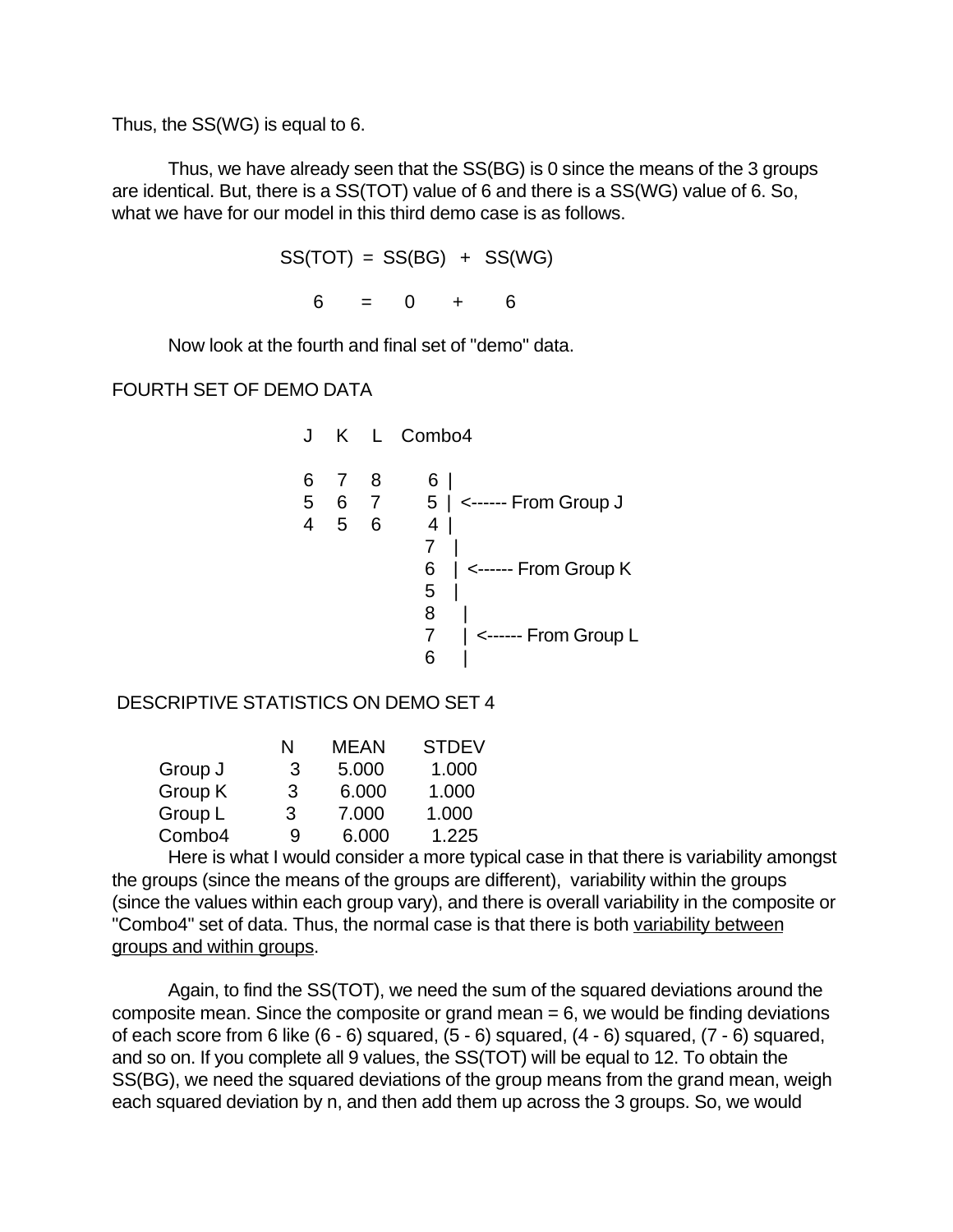have:  $[(5 - 6)$  squared  $* 3] + [(6 - 6)$  squared  $* 3] + [(7 - 6)$  squared  $* 3]$  for a total of 6 for SS(BG). Finally, for the SS(WG), we need to find the sum of the squared deviations around the mean of each group and then add them together. For Group J, the deviations would be (6 - 5), (5 - 5), and (4 - 5), and if you square these and add them up, you have 2. For Group K, the same pattern occurs with 2 being the squared deviations around the mean of 6, and the same thing happens for Group L with the sum of the squared deviations around the mean of 7 being 2. Thus, the 3 groups add up to having a SS(WG) value of 6.

Therefore, what we have for this final analysis of variance variability model is as follows.

> $SS(TOT) = SS(BG) + SS(WG)$  $12 = 6 + 6$

As I said before, generally speaking, some of the SS(TOT) is split between the BG term and the WG term.

Before letting you off the hook on this "partitioning of variance" idea, since it is crucial, let's try to think our way through the breakdown for the original set of data from the experiment. Remember that there were 3 instructional method groups: Programmed, Computer, and Control. Again, the descriptive statistics look as follows.

DESCRIPTIVE STATISTICS ON METHOD EXPERIMENT

|       | N  | MEAN  | <b>STDEV</b> |
|-------|----|-------|--------------|
| Prog  | 10 | 16.70 | 5.89         |
| Comp  | 10 | 23.40 | 5.70         |
| Cont  | 10 | 19.00 | 7.51         |
| Combo | 30 | 19.70 | 6.81         |

Since there are differences amongst the sample means, the SS(BG) value will not be 0. Also, from the standard deviations for each of the 3 groups (since they too are not 0's), there will be some variability for the SS(WG) term in our model. Here again we have the case where some of the SS(TOT) will be partitioned or subdivided into SS(BG) and some partitioned into SS(WG).

To find the SS(TOT), we would subtract the grand mean of 19.7 from each of the 30 values (16 - 19.7), and (21 - 19.7), and (17 - 19.7), etc. and square each of these and then add up these squared deviations for a total of 1344.3. Thus, **SS(TOT) = 1344.3.**

To find the SS(WG) value, we will need to find the squared deviations in each group and then add these 3 values together. Thus, for the first group, we would find the deviations of (16 - 16.7), and (21 - 16.7), etc. and square these for a total of 312.1. Then, for the second group, we would find deviations of (30 - 23.4), and (19 - 23.4), etc. and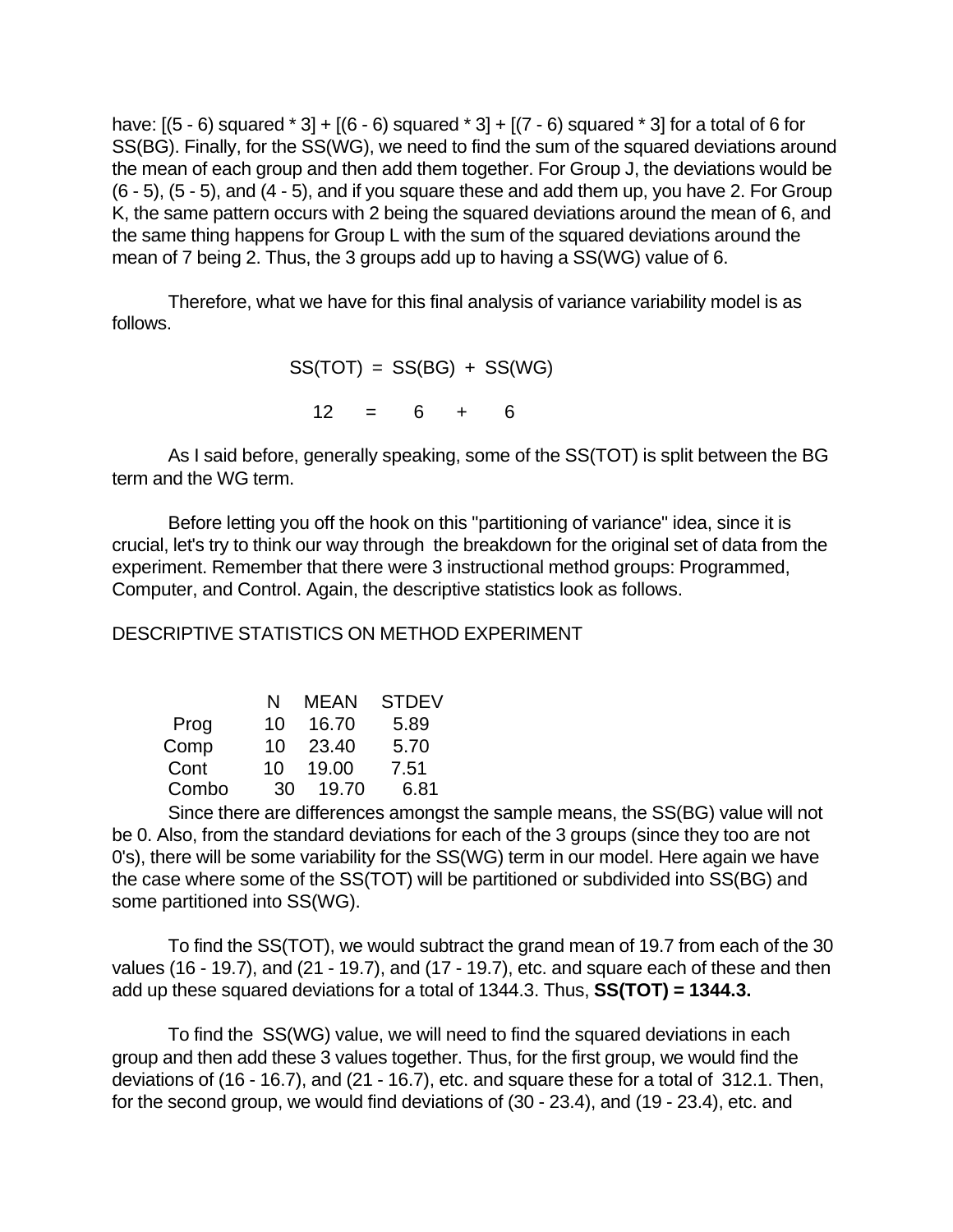square these for a total of 292.4. Finally, for the third group, we would find deviations of (18 - 19), and (10 - 19), and square these deviations and add them to a total of 508. Thus, for SS(WG), we would add together the values of  $312.1 + 292.4 + 508 = 1112.5$ . Thus, the **SS(WG) = 1112.5.**

Therefore, the full model for this set of experimental data would be:

 $SS(TOT) = SS(BG) + SS(WG)$ 

 $1344.3 = 231.8 + 1112.5$ 

Now that I have made you go through each step to find the SS(TOT), the SS(BG), and the SS(WG) values, I want to show you how Minitab could calculate these values in a more efficient manner. One of the several analysis of variance commands is called "AOVO" for analysis of variance one way. The reason it is called "one way" is the type of experiment we were referring to above is one where we are manipulating one independent variable: type of instructional method. On this single independent variable, there are 3 levels that refer to the 3 kinds of methods we used. Since we have varied the type of instructional method, we are obviously interested in what impact this manipulation of instructional method had on our criterion measure (dependent variable) of performance. So, with the command aovo, we can do the appropriate analysis of variance for our experimental design which is called a one factor design. To use the aovo command in Minitab, you need to put the data in three columns. So, assume that the data are placed in columns 1 to 3 (the Prog, Comp, and Cont groups respectively). See below for the command.

## MTB > **aovo c1-c3**

The output from that command is at the top of the next page. RESULTS OF ANALYSIS OF VARIANCE AOVO COMMAND

| <b>SOURCE</b>                                 | DF            | SS                        | <b>MS</b>     | F    | р                            |                                 |  |
|-----------------------------------------------|---------------|---------------------------|---------------|------|------------------------------|---------------------------------|--|
| <b>FACTOR</b><br><b>ERROR</b><br><b>TOTAL</b> | 2<br>27<br>29 | 231.8<br>1112.5<br>1344.3 | 115.9<br>41.2 | 2.81 | 0.078                        |                                 |  |
|                                               |               |                           |               |      |                              | INDIVIDUAL 95 PCT CI'S FOR MEAN |  |
|                                               |               |                           |               |      | <b>BASED ON POOLED STDEV</b> |                                 |  |
| LEVEL                                         | N             | MEAN                      | <b>STDEV</b>  |      | $+-$<br>------+--            |                                 |  |
| Prog                                          | 10            | 16.700                    | 5.889         |      | ( -------*-------- )         |                                 |  |
| Comp                                          | 10            | 23.400                    | 5.700         |      |                              | ________*_______)               |  |
| Cont                                          | 10            | 19.000                    | 7.513         |      | ______*_______)              |                                 |  |
|                                               |               |                           |               |      |                              |                                 |  |
| POOLED STDEV = $6.419$                        |               |                           |               | 15.0 | 20.0                         | 25.0                            |  |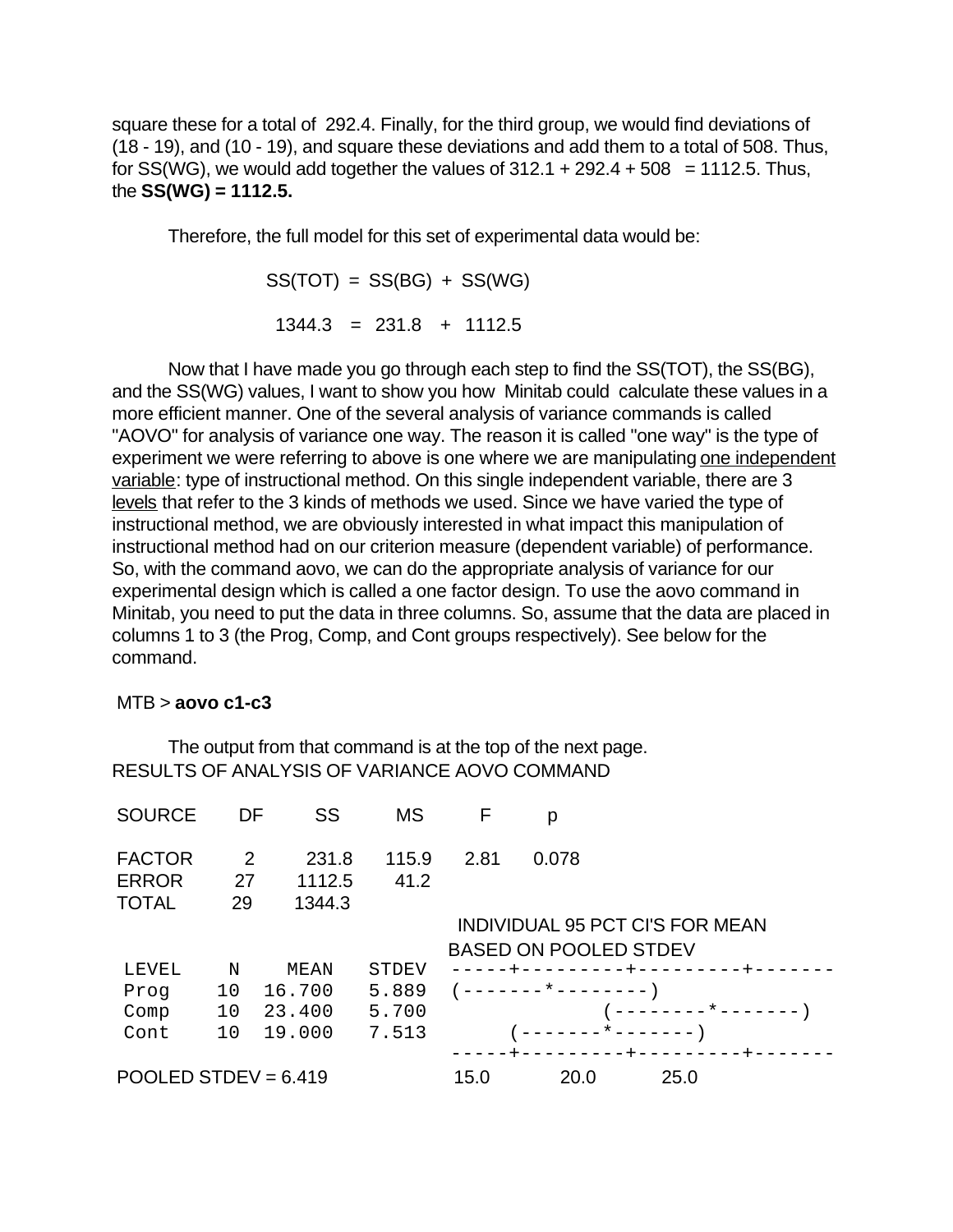Notice that the output consists of several pieces of information about each group like mean and standard deviation plus a confidence interval for each group for estimating where the true population mean might be. However, at the moment, the main interest I have in the aovo output is the column called SS. Note that the SS column is our sums of squares values for BG, WG, and TOT, and the values there were the ones we calculated previously. The names above of Factor, Error, and Total correspond to BG, WG, and TOT. More on this later.

So, what have we learned by going through several sets of demo data? First, the composite variability (for all groups stacked together) can be subdivided into two components: between groups and within groups. Second, we saw that all components would be 0 if all the numbers in all the data sets were identical. But, since there is usually some variability within the groups and the means are different, then some of the SS(TOT) will be partitioned to the SS(BG) term and some to the SS(WG) term. One particular principle that we will be utilizing soon is the idea that there will tend to be (relatively speaking) more variation between the groups than within the groups as the means become more and more separated. And of course, the more the means differ from one another in our experiment (taking into account sampling error), the more we should be willing to reject the null hypothesis of equal population means. But, for the moment, we need to draw this "partitioning" section to a close so we can move on to other topics.

#### **One Factor Analysis of Variance**

In simple experiments, one independent variable is manipulated such as type of teaching method, amount of dosage of drug, or amount of reinforcement in an animal learning study. There will be two or more levels on this independent variable such as 3 methods of teaching, 4 different dosage amounts, or 3 different quantities of food as reinforcement. Regardless of the number of levels there are though, it is only one independent variable the experimenter is manipulating. After manipulation of the independent variable, one collects data on some outcome measure like test scores for the teaching methods study, or reaction times for the dosage of drug study, or amounts of time to learn a task in the animal learning study. In any case, the outcome measure is called the dependent variable. In short, the purpose of a simple experiment is to see if the single independent variable has an impact on the single dependent variable. This is a cause and effect model in that if one manipulates the independent variable and sees some reliable impact on the dependent variable, it is assumed (but not proven) that it was the independent variable that caused the differences (amongst the groups) on the dependent variable. There are many aspects to experimental design that we do not have time here to discuss but, in a nutshell, the above is the basic logic and strategy. So, what about a simple experiment and the methods by which we make some decision to conclude whether or not the independent variable does impact on the dependent variable? Here is where the full analysis of variance procedures can help us.

What if we have done a study where we have developed 3 different processes for employees to assemble an electronic component. The first method involves using diagram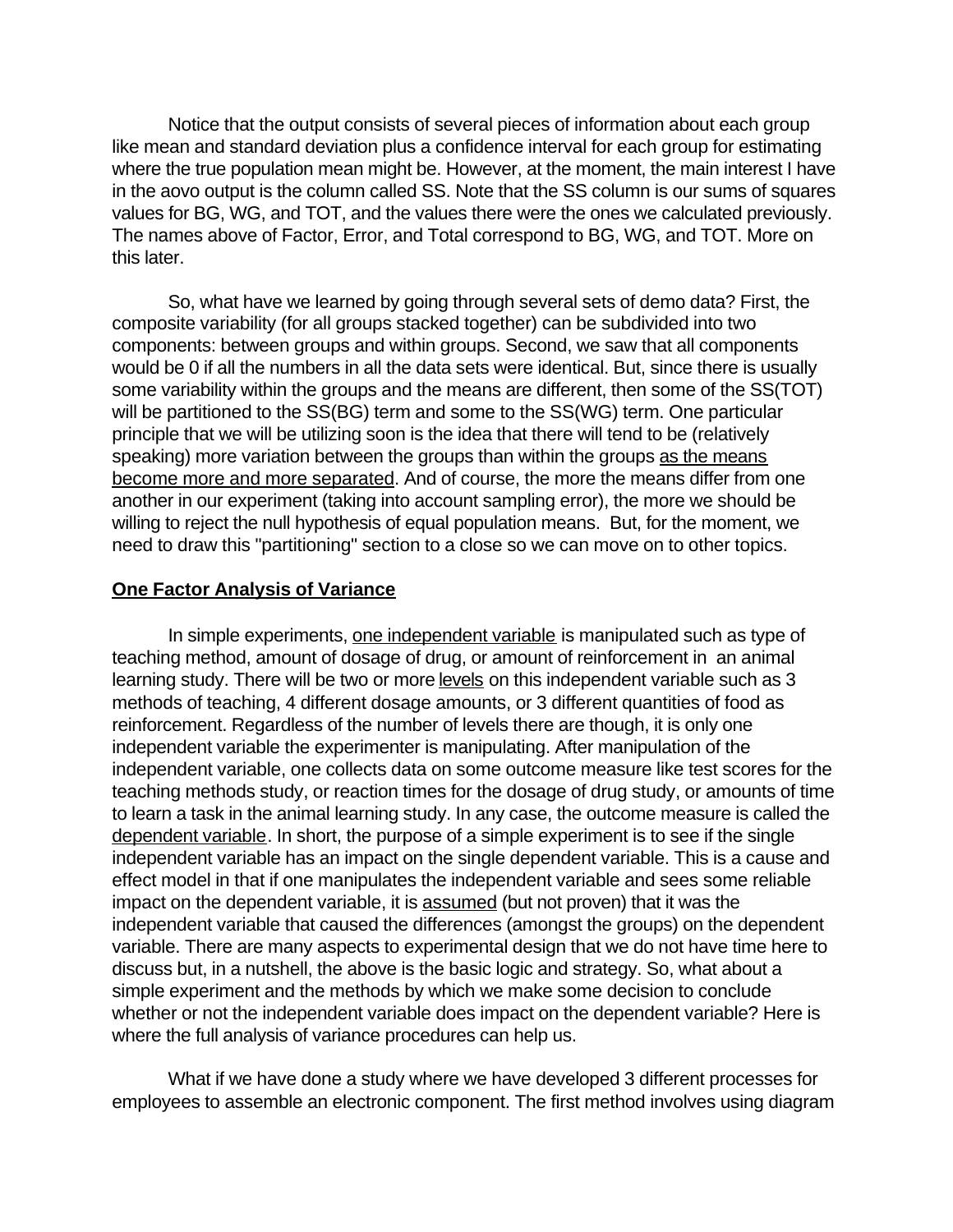books, the second method involves using a helper, and the third method involves using a computer-aided design. In the experiment, 18 new employees are randomly assigned (6 each) to one of the three methods. After the study is completed, data are collected on a performance test. The data look like the following.

DATA FROM AN EXPERIMENT OF 3 ASSEMBLY METHODS

## DESCRIPTIVE STATISTICS FROM THE EXPERIMENT

|      | N  | MEAN     | <b>STDEV</b> |
|------|----|----------|--------------|
| Dia  | 6. | - 23.33  | 3.14         |
| Help |    | 6 20.833 | 2.317        |
| CAD  |    | 6 30.00  | 3.52         |

Looking at the data, it appears that the third method produces the highest level of performance. But, are there really any true differences amongst the three methods? How likely is it that the differences we observe (with the third method looking the best) are really due to sampling error? To find out, we will do a one factor analysis of variance and then make some decision with respect to the null hypothesis. In this case, the null hypothesis is that the three methods are equally effective. In all likelihood, we are hoping to be able to reject the null hypothesis and be able to show that one method is superior to the others. A graph of the data is shown below.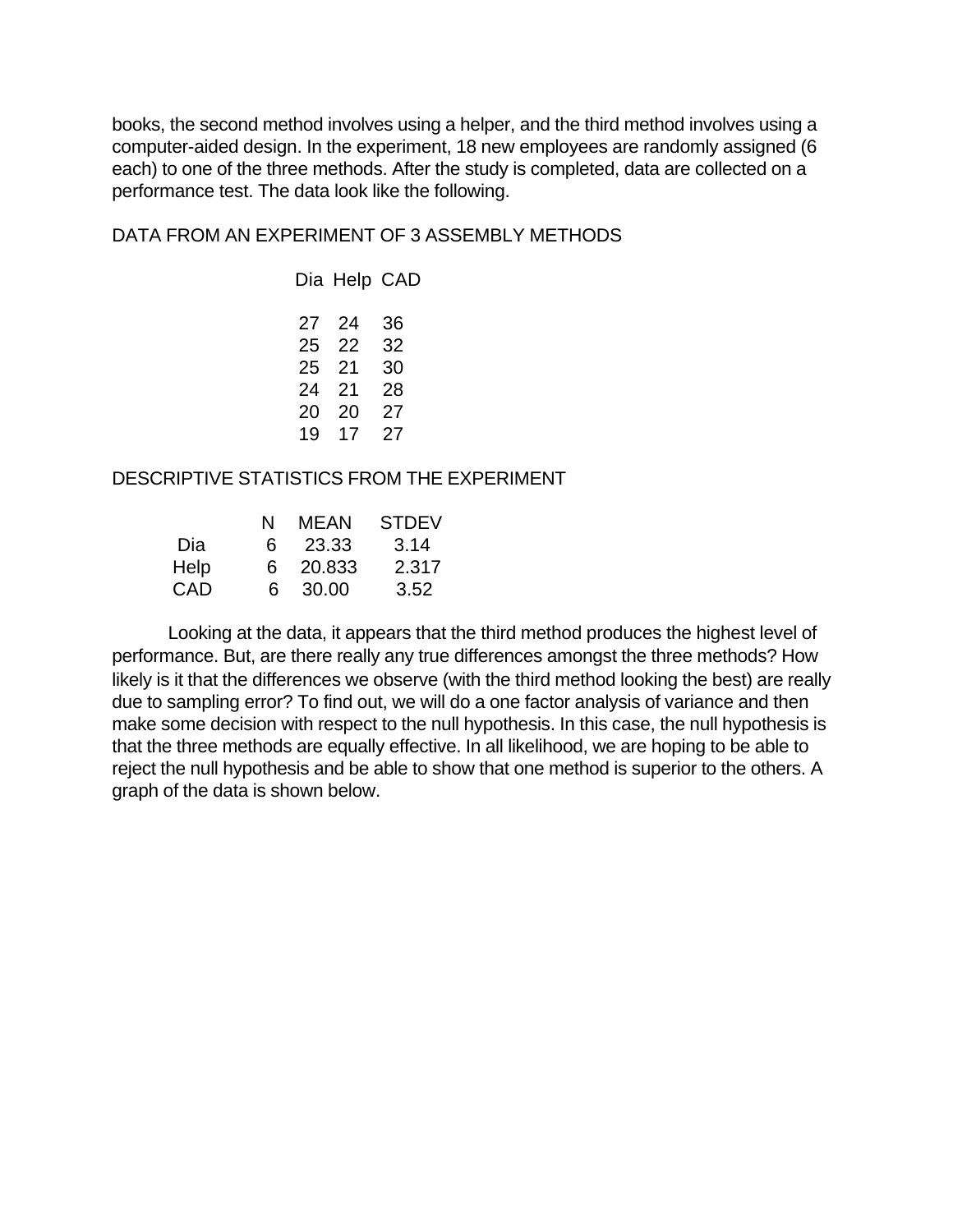

In doing the ANOVA, we first need to partition our sums of squares values into the TOT, BG, and WG. Let's think about that first and then let the aovo command from Minitab help us with that. To find the SS(TOT), we would need to put all the data (18 values) in one combo group and then find the sum of the squared deviations around the grand mean. Well, it happens that the **grand mean is 24.72**. So, we would subtract and square and add up the values from (27 - 24.72) and (25 - 24.72) ... down to the last value of (27 - 24.72). This would be the SS(TOT). To find the SS(BG), we would subtract the grand mean of 24.72 from each group mean (23.33 - 24.72, etc.), square, and then weigh by  $n = 6$  for each calculation. Finally, for the SS(WG), we would subtact the mean in each group from each score in that group (27 - 23.33, 25 - 23.33, etc.), square, and add up this total for all 3 groups. Now, look at the Minitab output from the AOVO command that will do that.

#### ANALYSIS OF VARIANCE OUTPUT

| <b>SOURCE</b>          | DF | SS     | <b>MS</b> | F     | р                            |                                 |              |  |
|------------------------|----|--------|-----------|-------|------------------------------|---------------------------------|--------------|--|
| <b>METHOD</b>          | 2  | 269.44 | 134.72    | 14.63 | 0.000                        |                                 |              |  |
| <b>ERROR</b>           | 15 | 138.17 | 9.21      |       |                              |                                 |              |  |
| <b>TOTAL</b>           | 17 | 407.61 |           |       |                              |                                 |              |  |
|                        |    |        |           |       |                              | INDIVIDUAL 95 PCT CI'S FOR MEAN |              |  |
|                        |    |        |           |       | <b>BASED ON POOLED STDEV</b> |                                 |              |  |
| LEVEL                  | N  | MEAN   | STDEV     |       |                              | ----+---------+--------+---     |              |  |
| Dia                    | 6  | 23.333 | 3.141     |       | $(----+---)$                 |                                 |              |  |
| Help                   | 6  | 20.833 | 2.317     |       | ( -----*---- )               |                                 |              |  |
| CAD                    | 6  | 30.000 | 3.521     |       |                              |                                 | $(----*---)$ |  |
|                        |    |        |           |       |                              | ----+---------+--------+----    |              |  |
| POOLED STDEV = $3.035$ |    |        | 20.0      | 25.0  | 30.0                         |                                 |              |  |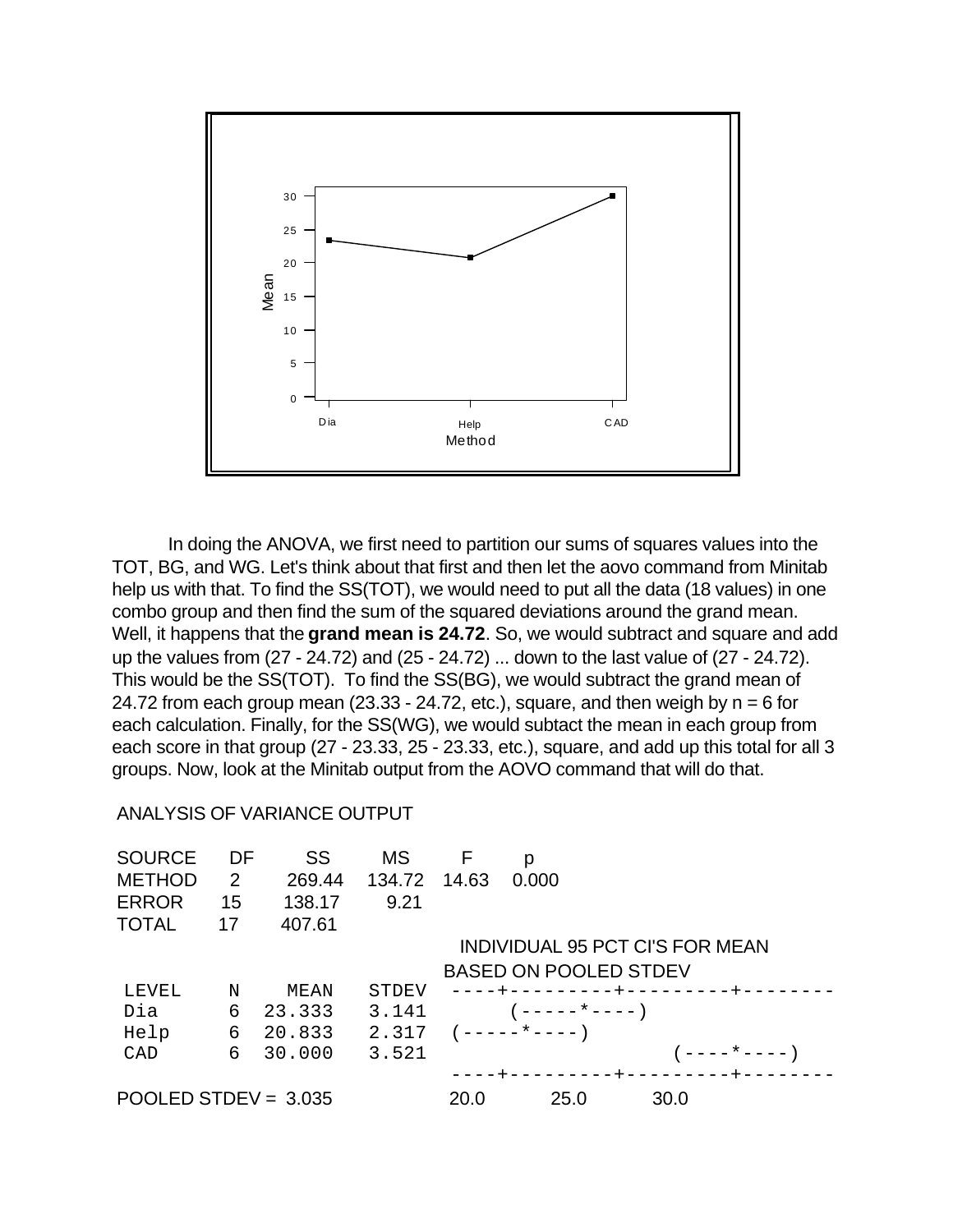The data we concentrated on in the "partitioning" section above was the fact that the total sums of squares could be subdivided into the between groups sums of squares and the within groups sums of squares. In this case, the SS(TOT) of 407.61 is partitioned into 269.44 for the BG part and 138.17 for the WG part.

However, the procedure we are examining is called analysis of variance. The sums of squares values are just the numerator parts of the variance formula. So, what we need to do is to convert the sums of squares values (SS for TOT, BG, and WG) into variance like expressions. And, how would you do that? Recall that the variance is an average of the squared deviations. So, since the SS values are the squared deviations or numerator part, we need to divide them by an n type factor so that the division converts the SS values into variance values. Usually, when we compute a variance value, we divide by the n that represents the number of numbers or things that were involved in the sums of squares calculations. For example, if we have 10 numbers and want the variance, we find the sums of squares and divide by 10. But, since we are usually using sample data to estimate the population variance, instead of dividing by 10, we would divide by  $n - 1 = 9$  in this case. So, to make a sums of squares value into a variance value, we divide a value of n - 1. Look back at the aovo output above.

When we calculate the SS(BG) value, the number of "things" that are involved are the "3" groups. Recall that we find the squared deviation of each group mean around the grand or composite group mean. So, the number of things involved in this sums of squares calculation is the number of groups. So, if the n is the number of things and the number of things is the number of groups, then  $n - 1$  in this case is the number of groups  $-1$ = 2. This 2 value in this case is called the degrees of freedom value associated with the BG term. We have encountered degrees of freedom in several places before. So, the degrees of freedom associated with the BG component is 2. For the within groups sums of squares component or SS(WG), the appropriate n - 1 value is the number of things within each group. In our case, there are 6 things or observations within each group and therefore the degrees of freedom or  $n - 1$  value in each group would be  $6 - 1 = 5$ . But, there are three groups here so there are  $6 - 1 = 5$  in each of 3 groups or  $5 + 5 + 5 = 15$  total. The degrees of freedom for the SS(WG) component is 15. For the SS(TOT) term, the number of things involved in that calculation would be all the data in the composite set of observations and this would involve all 18 of the data points (combined data set from all 3 groups) and therefore the degrees of freedom value for the  $SS(TOT)$  component would be  $18 - 1 = 17$ . Note that the column df puts the appropriate n - 1 value for each of the three components: SS(BG), SS(WG), and SS(TOT).

With the sums of squares values in the SS column and the appropriate n - 1 type factor in the df column, all we need to do to convert SS values into variance type values is to divide the SS value by the appropriate n - 1 or df value. In the analysis of variance output table above, notice that there is a column titled MS which stands for mean square. By dividing the SS value by the df value, we are making a variance value which in analysis of variance jargon is called a "mean square" since a variance is an average of the sums of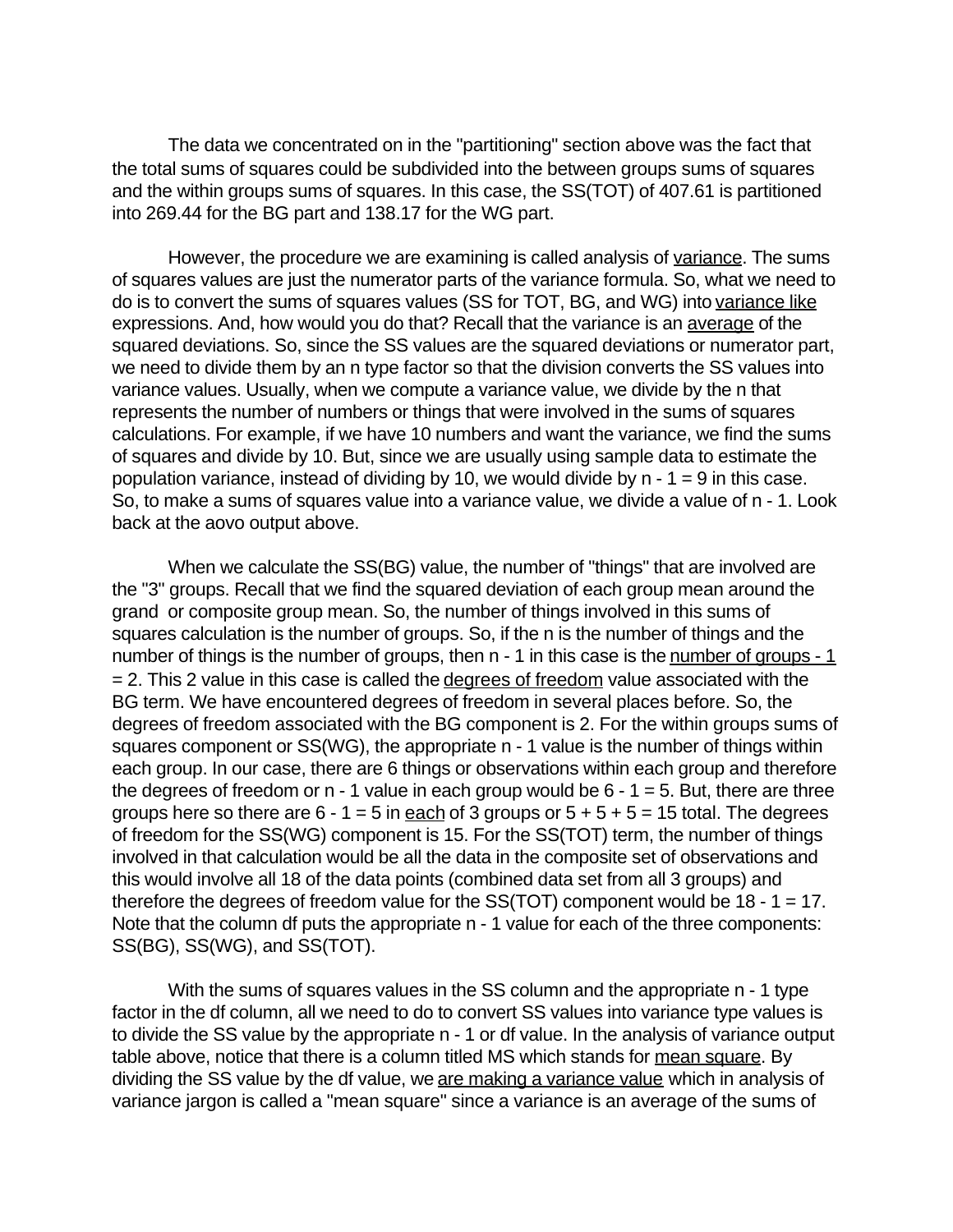squares or a mean (of the ) square(s). The MS or mean square column gives us the variance components that we need to finish off the analysis of variance and make a decision about the null hypothesis.

But, before completing the ANOVA, it is important to understand what each of these MS values represents. Remember, the TOT is being partitioned into the BG and WG parts. The MS BG variance value, 134.72 in this example, represents the variations amongst the means **across** the different populations. Although we are dealing with sample data, the MS BG gives us our best estimate of the variations or differences amongst the population means. Relatively speaking, the larger this term is, the more it appears that there are variations across the different populations with respect to their means and therefore the more likely it is that the population means are different. The MS WG represents our best estimate, from sample data, of how much variation there is **within** each of the populations. Relatively speaking, if the MS WG term is small, then it suggests that populations are very homogeneous but if the MS WG term is relatively large, then it suggests that the populations are very heterogeneous. Recall I said in Chapter 16 on sampling error of means that the greater the variability in the population (ie, the more heterogeneous it is), the greater the sampling error. Therefore, what we have to contend with here in our final stages of the analysis of variance is the problem that if the MS WG term is relatively large, and that means more sampling error, then it will be harder to detect any true difference in population means, if any differences really exist.

But, in any case, since the MS BG term reflects on possible differences in population means and the MS WG term reflects on sampling error, a comparison of the MS BG term to the MS WG term should help us decide whether to retain or reject the null hypothesis. Generally speaking, it should make sense that **if the MS BG term is relatively large and the MS WG is relatively small**, then we are in a better position to **reject the null** and say that the differences in means component (BG) outweighs the sampling error component (WG) and therefore it looks like there really are differences somewhere amongst the population means. And, this is exactly what we do: we compare the MS BG term to the MS WG term and then we make a decision about the null hypothesis on the basis of this comparison.

Also notice in the aovo output table, a column called F. This is called the F ratio and represents the ratio of the MS BG term to the MS WG term. **THE RATIO OF THE MS BG TERM TO THE MS WG TERM IS CALLED THE F RATIO** in analysis of variance and it is on this F ratio that we base our decision to retain or reject the null hypothesis. In our example above, the MS BG = 134.72 and the MS WG = 9.21 and therefore our F ratio is 134.72 / 9.21 = 14.63. Since the F ratio is larger than 1, it says that the BG factor (that reflects differences in population means) is much more dominant than the WG factor (that reflects sampling error). The question is: how much larger than 1 (ie, how much more dominant) will the F ratio need to be before we will feel comfortable enough to reject the null hypothesis?

What we are working with here is an F ratio and an F ratio is simply an F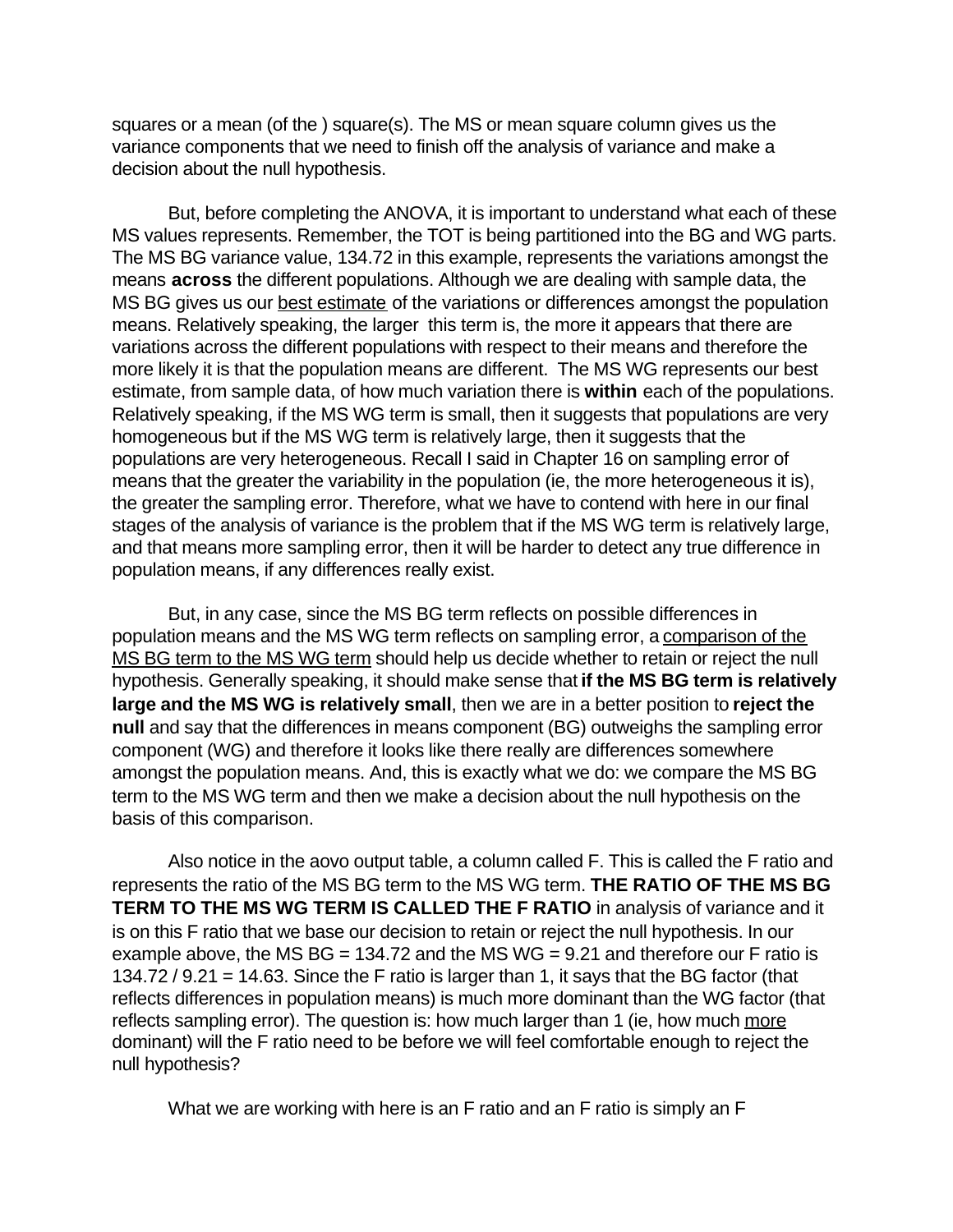distribution that we simulated in the Chapter 15 on statistical distributions. In addition, we used the F ratio previously when we tested an H(0) hypothesis about the difference between two population variances. Well, we have two variances here in our MS BG and our MS WG. So, it seems like what we need to help us make a decision is a critical F value from an F distribution with the appropriate degrees of freedom. In our problem, we have 2 degrees of freedom associated with the numerator or the BG term and 15 degrees of freedom associated with the denominator or WG term. Therefore, we are working with an F distribution with 2 and 15 degrees of freedom. To refresh your memory, here is a simulated F distribution with 2 and 15 degrees of freedom. Recall that F distributions tended to be quite seriously positively skewed.



In using the F distribution in this case, we need to use it in a "one tail" fashion. Recall in the discussion on testing frequency data hypotheses with chi square, I indicated that we used a one tail test in that case since it was only large chi square values that represented departures from the null hypothesis. The same thing is true here with our application of the F ratio. We can state this as a principle as follows.

# **THE F RATIO (MS BG TO MS WG) IS EXPECTED TO BE A VALUE OF 1 WHEN THE NULL HYPOTHESIS IS TRUE.**

# **THE F RATIO (MS BG TO MS WG) IS EXPECTED TO BE LARGER THAN 1 WHEN THE NULL HYPOTHESIS IS NOT TRUE.**

Thus, when we do the analysis of variance, we should see an F ratio close to 1 if the null is true but the F ratio **should be much larger than 1 if there really are some differences amongst the population means**. Since we only want to reject the null hypothesis when the F ratio is sufficiently larger than 1, we are not interested in F ratios that are less than 1. Hence, it is on the larger side of 1 that we are interested in, not the smaller side of 1. Therefore, we have a one sided or one tailed hypothesis. The implication of this is that instead of finding critical points for both the 2 1/2 percentile rank and the 97 1/2 percentile rank, we will concentrate all 5 percent at the upper end and therefore we will use the 95th percentile rank. For an F distribution with 2 and 15 degrees of freedom, the 95th percentile rank could be found with Minitab as follows.

 MTB > **invcdf .95;** SUBC> **f 2 15.**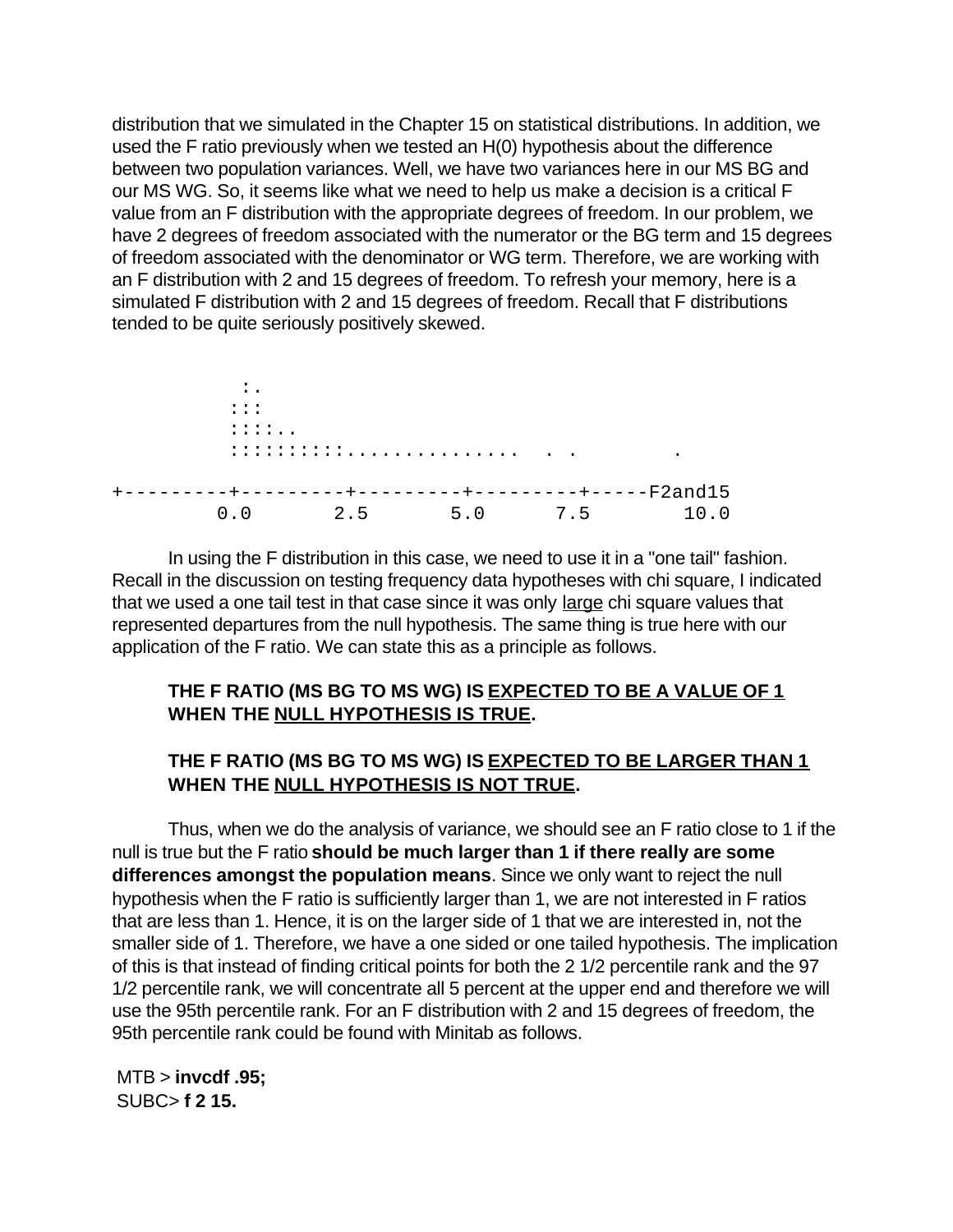## 0.9500 **3.6824**

Thus, the critical baseline point on our F distribution is 3.6824. This is what we compare our calculated F ratio to; in our case, the F ratio was 14.63. Since the F ratio we calculate from our study is much larger than the critical point, we reject the null hypothesis. As an alternative to comparing the F ratio from the aovo output to the critical F value, we could also look at the p value that is part of the aovo output (like we did before when doing t tests). Again, if the p value is larger than .05, we would retain the null hypothesis. But, if the p value is equal to or less than .05, we would reject the null hypothesis. By rejecting the null hypothesis, we are simply saying that the sample experimental data suggest to us that there are some differences amongst the 3 population means. In rejecting the null hypothesis, all we are saying is that it appears that there are some differences out there amongst the population means. What are some of the possibilities? Here are some possibilities based on our experiment.

# **Mean 1 not = to Mean 2 not = to Mean 3**

This says that all 3 means are different from each other. But, what about the following?

# **(Mean 1 = to Mean 2) but both different from Mean 3**

This says that the first two populations have the same means but both are different (higher or lower) than the mean in population 3. And, what about this one?

# **Mean 1 different than both (Mean 2 = Mean 3)**

This says that populations 2 and 3 have the same means but both of these are different (higher or lower) than the mean of population 1. The bottom line here is that it only takes two means to be different to enable us to reject the null hypothesis. Thus, when we reject the null hypothesis, it only implies for sure that at least two population means will be different, not necessarily all of them. So, if we reject the null hypothesis, how can we tell where and how many population means are really different? There are procedures called follow-up tests that enable you to better "pinpoint" where the differences are and these are briefly described in the next section of this Chapter.

However, to get some idea about where the differences may be, there are two preliminary possibilities. First of all, we can look back at the original graph where the group means were plotted. The pattern certainly suggests that the mean from the third group (which is estimating the mean of population 3) is different than the other two. Whether the means for population 1 and population 2 are different also is not quite so clear. Secondly, we can also look at the graph of the confidence intervals from the aovo output as another source of evidence. Notice that the confidence intervals for the first two groups overlap with one another suggesting that there may be no difference between those two population means. But, neither the confidence interval for the first nor the second group overlaps with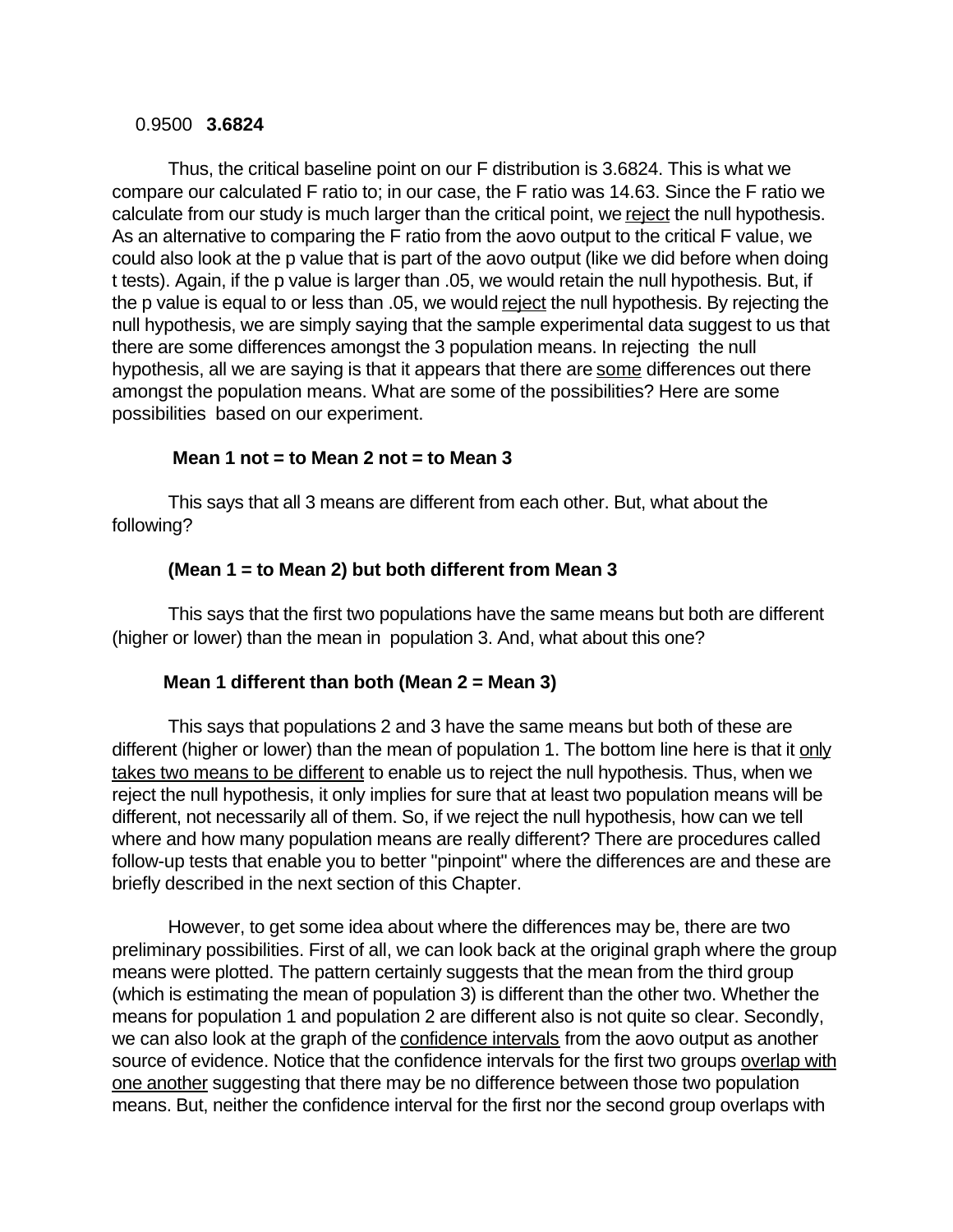the confidence interval for group 3 which suggests that the mean of the third population is different than both the means in populations 1 and 2. My best guess here, without doing further follow-up tests, is that means 1 and 2 could be the same but both are different from mean 3. In our study, therefore, the data suggest that the third strategy of working on electronic components seems to be superior to the first two strategies but the first two seem to be equally effective.

Before showing you the more formal follow-up procdures, let's do one more quick example. What if you are doing a learning experiment where you are trying 4 different types of reinforcement to see which ones, if any of them, produce better learning. The study is completed and produces the data as follows.

|    | Meth1 Meth2 Meth3 Meth4 |    |    |
|----|-------------------------|----|----|
| 10 | 12                      | 13 | 10 |
| 8  | 10                      | 10 |    |
| 11 | 8                       | 6  | 8  |
|    | 9                       | 8  | 9  |
| 6  | 10                      | 8  | 10 |
| 6  | 6                       | 9  |    |
|    | 5                       | 8  |    |
|    |                         |    |    |

## DESCRIPTIVE STATISTICS FROM 4 GROUP REINFORCEMENT STUDY

|                   | N | MFAN  | <b>STDEV</b> |
|-------------------|---|-------|--------------|
| Meth1             |   | 7.857 | 1.952        |
| Meth <sub>2</sub> |   | 8.571 | 2.440        |
| Meth <sub>3</sub> |   | 8.857 | 2.193        |
| Meth4             |   | 8.286 | 1.380        |

A graph of the data is as follows.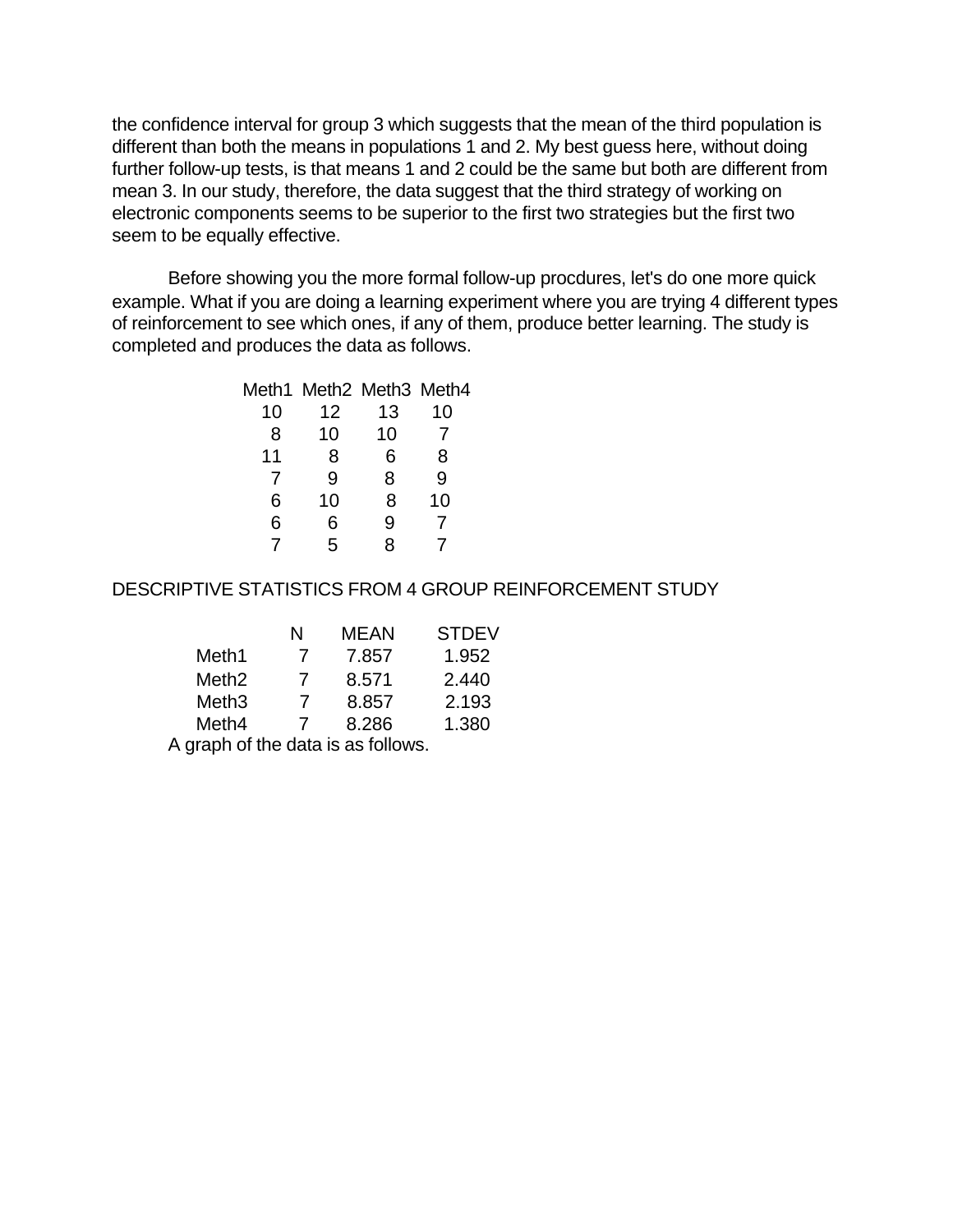

From the means and the graph, it does not look like there is much difference in the means. The analysis of variance summary table gives us the following information.

## ANALYSIS OF VARIANCE

| SOURCE DF SS MS F p           |  |  |  |
|-------------------------------|--|--|--|
| METHOD 3 3.82 1.27 0.31 0.818 |  |  |  |
| ERROR 24 98.86 4.12           |  |  |  |
| TOTAL 27 102.68               |  |  |  |

#### INDIVIDUAL 95 PCT CI'S FOR MEAN BASED ON POOLED STDEV

|                        |   |       |       | DASED UN PUULED STDEV    |
|------------------------|---|-------|-------|--------------------------|
| LEVEL                  | N | MEAN  | STDEV |                          |
| Meth1                  |   | 7.857 | 1.952 | _________*__________     |
| Meth2                  |   | 8.571 | 2.440 | ( _________*__________   |
| Meth3                  |   | 8.857 | 2.193 |                          |
| Meth4                  |   | 8.286 | 1.380 | ( ---------*---------- ) |
|                        |   |       |       |                          |
| POOLED STDEV = $2.030$ |   |       |       | 10.5<br>9.0<br>7.5       |

First you should note that the 95% confidence intervals all overlap with one another which suggests that all population means could be the same. In addition, note the F ratio is less than one. Since we are only interested in rejecting the null hypothesis when the F ratio is much larger than one, we clearly must retain the null hypothesis. But, just to run you through the full cycle, we would need a critical value from an F distribution with 3 and 24 degrees of freedom. A simulated F distribution is shown below.